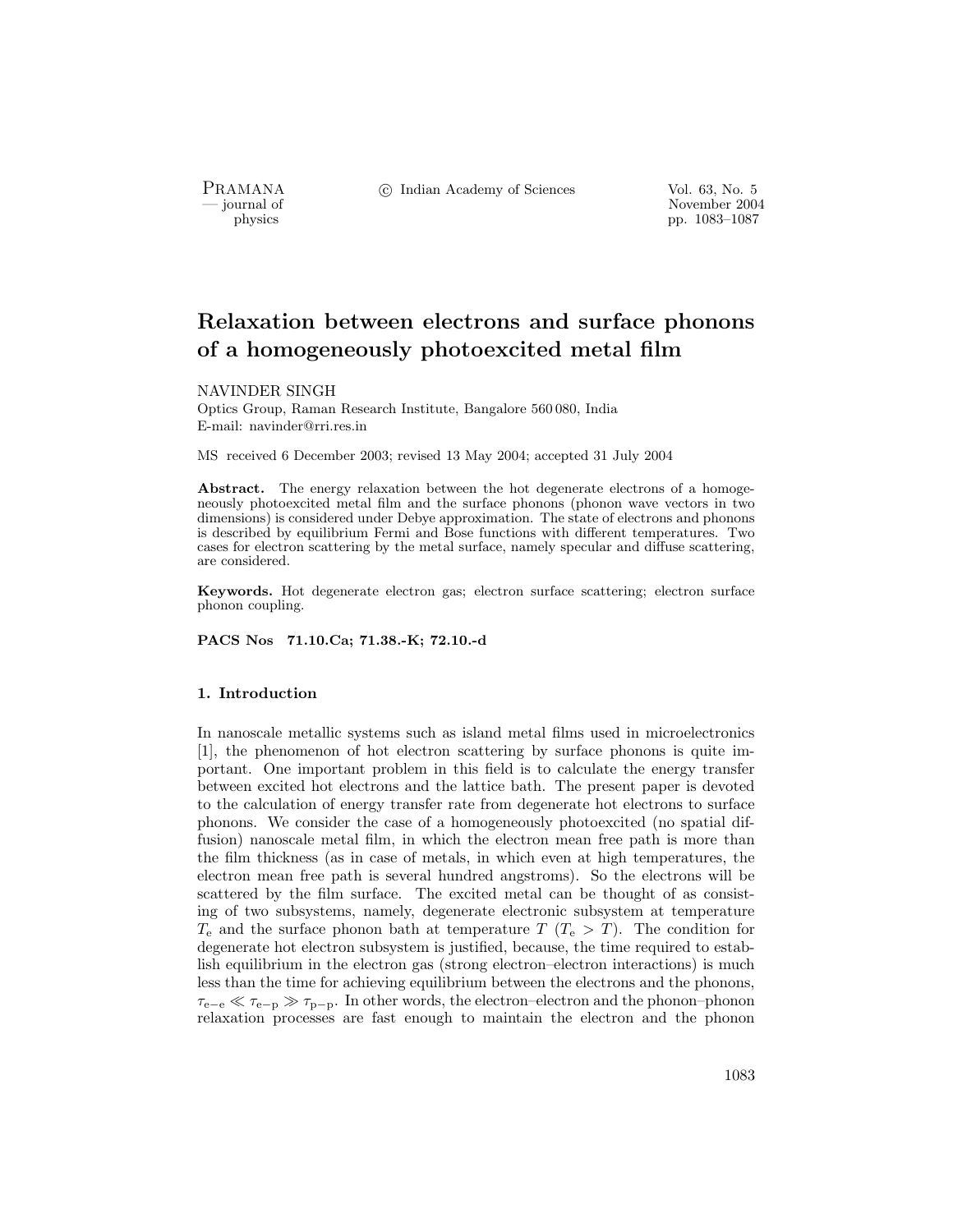#### Navinder Singh

distributions in their respective equilibrium conditions, i.e. Fermi–Dirac and Bose distribution functions respectively. Thus, one calculates the energy transfer from the degenerate electron subsystem at the elevated temperature  $T_e$  to the phonon subsystem at lower temperature  $T$  [2]. In the present work we consider the case of electron energy relaxation from higher-lying (energy-wise) electron subsystem to the lower-lying surface phonon subsystem under Debye approximation. It is assumed that electron surface phonon coupling constant is the same as electron bulk phonon coupling constant.

#### 2. Theory

Case 1. The incident and scattered electron wave vectors are in the same plane of incidence.

Consider an electron gas of volume V' bounded by  $x-y$  plane. The electrons scatter from the surface and transfer their energy to surface phonon modes. Initial temperature of degenerate electron gas is  $T_e$  and that of phonon bath is  $T(T_e > T)$ . We calculate the energy transfer rate  $U_{\text{surface}}$  from electron subsystem to surface phonon subsystem. The equilibrium distributions of electron gas and the surface phonon bath is

$$
N_k = 1/\{\exp(\beta_e[\varepsilon - \varepsilon_0]) + 1\}, \quad \beta_e = 1/KT_e,
$$
  

$$
N_p = 1/\{\exp(\beta \hbar \omega) - 1\}, \quad \beta = 1/KT, \quad T_e > T,
$$

K is the Boltzmann constant.

Conservation of energy and momentum gives

$$
\varepsilon_{k'} - \varepsilon_k = \hbar \omega, \quad \omega = s f,
$$
  
\n
$$
k'_{\parallel} - k_{\parallel} = f,
$$
  
\n
$$
k' \sin \theta - k \sin \theta' = f,
$$
  
\n
$$
k' \cos \theta = -k \cos \theta'.
$$
  
\n(2)

Consider that the linear dispersion relation holds good for surface phonons, where  $f$  is the phonon wave vector and  $s$  is the speed of sound at the surface of the metal film. The mentioned process will always happen, as from eq. (1),  $\sin \theta \approx f/2k'$  and  $f \gg 2ms/\hbar$ , which holds good in a metal. The rate of phonon generation can be written as [2]

$$
\dot{N}_p = \iiint_{f_{\min}} \alpha \omega [(N_p + 1)N_{k'}(1 - N_k) - N_p N_k(1 - N_{k'})] \mathrm{d}^3 k \frac{2V'}{(2\pi)^3} \delta(\varepsilon_{k'} - \varepsilon_k - \hbar \omega),\tag{3}
$$

where  $\alpha = \pi U^2 / \rho V s^2$  is having the dimension of energy. Here U is the electron phonon interaction constant,  $\rho$  is the density of the metal and V is the lattice volume.

1084 Pramana – J. Phys., Vol. 63, No. 5, November 2004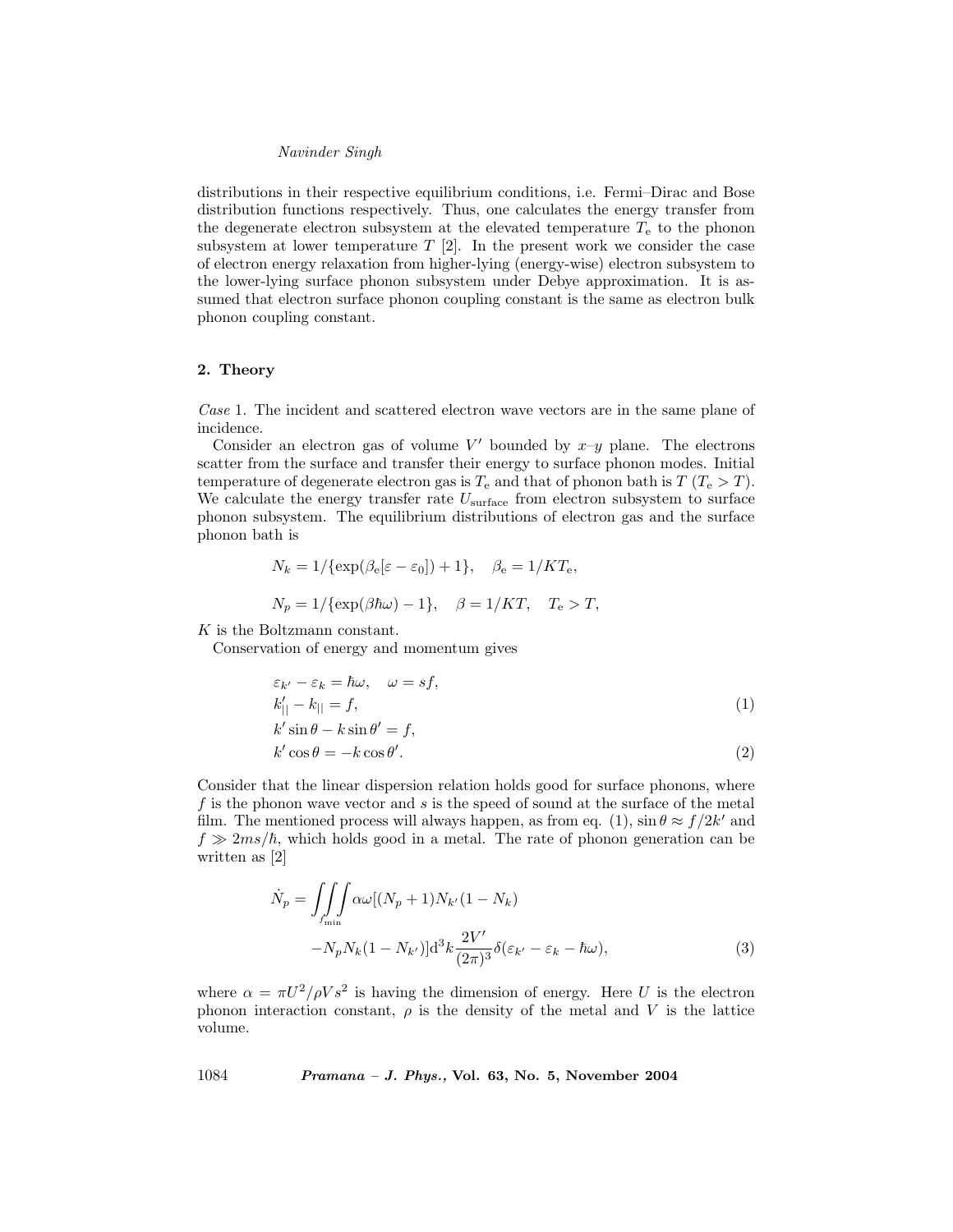# Electron scattering by metal surface

Equation (3) will reduce to

$$
\dot{N}_p = \left(\frac{\alpha m\omega}{4\pi^2\hbar^2}\right) \left\{ \frac{e^{\beta\hbar\omega} - e^{\beta_e\hbar\omega}}{e^{\beta\hbar\omega} - 1} \right\} \int_{f_{\rm min}}^{\infty} \frac{e^{\beta_e(\varepsilon_{k'} - \varepsilon_0)}}{(e^{\beta_e(\varepsilon_{k'} - \varepsilon_k)} + 1)^2} dk'.
$$
\n(4)

Expanding the integral near the Fermi surface, the integral in eq. (4) will be

$$
\int_{k_l=k_f-\Delta k/2}^{k_u=k_f+\Delta k/s} \left(1+(k'-k_f)\frac{\beta_e \hbar^2 k_f}{m}\right) \Bigg/ \left(2+(k'-k_f)\frac{\beta_e \hbar^2 k_f}{m}\right)^2 \mathrm{d}k'.
$$
\n
$$
\dot{N}_p = \frac{\alpha m^2 \omega^2 [\ln 5/3 - 4/15]}{4\pi^2 \hbar^3 k_0} \left\{ \frac{e^{\beta \hbar \omega} - e^{\beta_e \hbar \omega}}{(e^{\beta \hbar \omega} - 1)(e^{\beta_e \hbar \omega} - 1)} \right\}.
$$
\n(5)

The energy transferred by the electrons to the surface modes per unit volume per unit time is

$$
U_{\text{surface}} = \int \dot{N}_p \hbar \omega \frac{\text{(area of unit cell)}}{4\pi^2} 2\pi f \, \text{d}f.
$$

On comparing with the bulk case [2], we get

$$
\frac{U_{\text{surface}}}{U_{\text{bulk}}} = \frac{\pi^{1/3} (\ln 5/3 - 4/15)}{2.3^{1/3} an^{1/3}} = 0.08.
$$

For  $T \gg T_0$  and  $T_e - T \ll T$ , the energy transfer rate will reduce to [2],

$$
U_{\text{surface}} = \left[\frac{\pi^{7/3} m s^2 n^{2/3} (\ln 5/3 - \ln 4/15)}{3^{4/3} a \tau(T) T}\right] \{T_e - T\}.
$$
 (6)

Here *n* is the electron number density, *a* is the lattice constant and  $\tau(T)$  is the electron flight time at temperature  $T$ , which is inversely proportional to  $T$ . Thus the electron phonon coupling constant (the expression in square brackets) is temperature independent.

Case 2. Diffuse scattering (when the incident and scattered electron waves are not in the same plane of incidence). The scattered phonon can go in any direction in  $x-y$  plane (figure 1).

In line with Case 1, conservation of energy and momentum equations are

$$
\varepsilon_{k'} - \varepsilon_k = \hbar \omega,
$$
  

$$
\frac{\hbar^2}{2m} [k_x'^2 - (k_x' - f_x)^2 + k_y'^2 - (k_y' - f_y)^2] = \hbar s f.
$$

Scattered phonon can go in any direction in  $x-y$  plane.

The rate of phonon generation is

$$
\dot{N}_p = \iiint_{f_{\min}} \alpha \omega [(N_p + 1)N_{k'}(1 - N_k) - N_p N_k(1 - N_{k'})] k'^2 \sin \theta \, d\theta \, dk' \, d\phi \, \frac{4mV'}{(2\pi)^3 \hbar^2 f} \times \delta (2k' \sin \theta \cos(\phi - \phi') - f).
$$

Pramana - J. Phys., Vol. 63, No. 5, November 2004 1085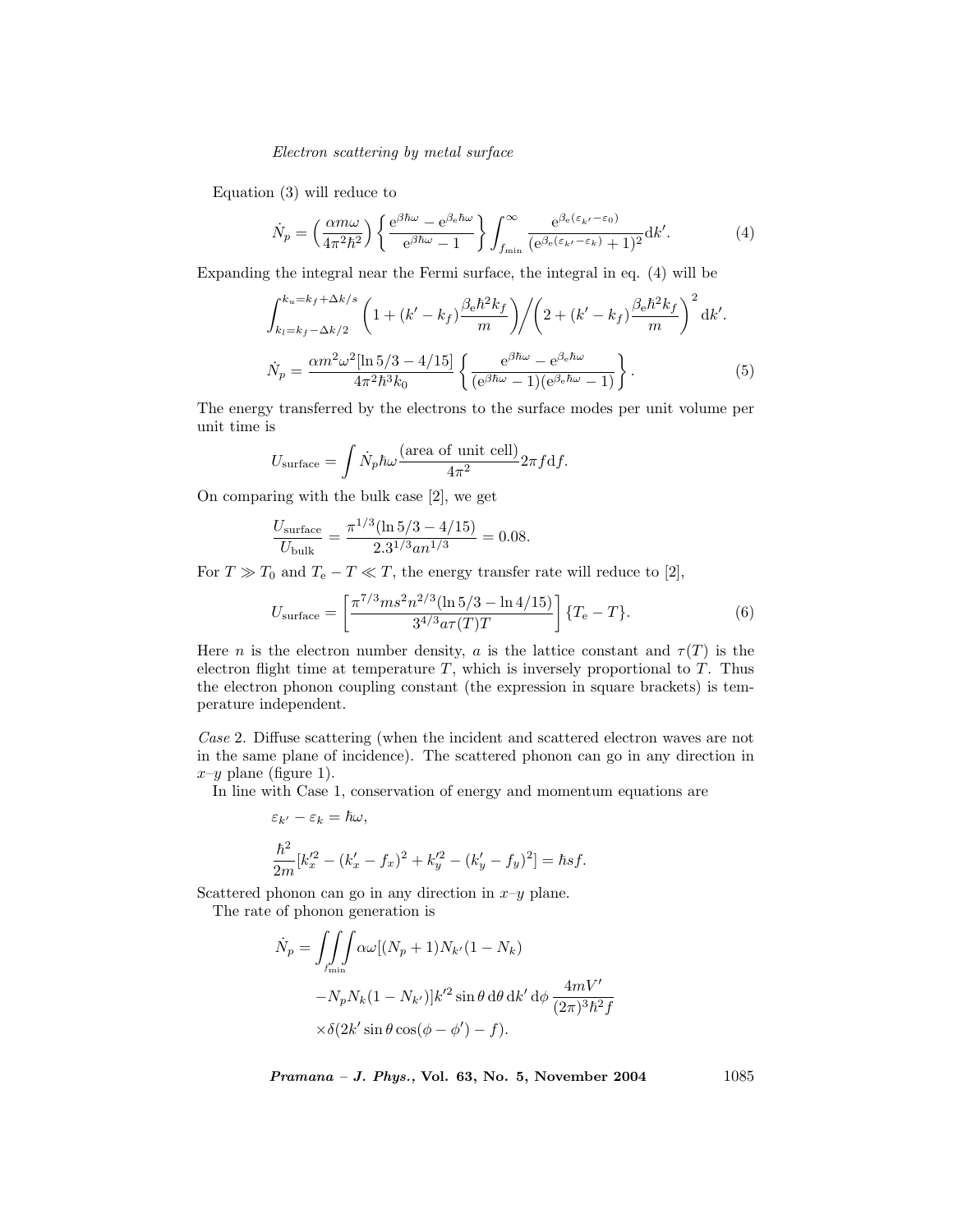Navinder Singh



**Figure 1.** Scattering of an electron from  $x-y$  plane. The emitted phonon is confined in the plane of incidence.

$$
\dot{N}_p=\frac{\alpha m^2\omega s V'}{(2\pi)^2\hbar^3}\left\{\frac{\mathrm{e}^{\beta\hbar\omega}-\mathrm{e}^{\beta_\mathrm{e}\hbar\omega}}{(\mathrm{e}^{\beta\hbar\omega}-1)(\mathrm{e}^{\beta_\mathrm{e}\hbar\omega}-1)}\right\}.
$$

When T,  $T_e \ll T_0$ ,

$$
U'_{\text{surface}} = \left(\frac{\pi U^2 m^2}{(2\pi)^3 \hbar^2 \rho a s^3}\right) \left(\frac{KT_0}{\hbar}\right)^4 \left[\frac{T_e^4 - T^4}{T_0^4}\right] \int_0^\infty \frac{x^3}{e^x - 1} dx.
$$

For  $T \gg T_0$  and  $T_e - T \ll T$ , the energy transfer rate will reduce to

$$
U'_{\text{surface}} = \left(\frac{\pi m^2 U^2 (KT_0)^4}{3(2\pi)^3 \hbar^6 \rho a s^3}\right) \left(\frac{T_e - T}{T_0}\right). \tag{7}
$$

.

Now, [2]

$$
U_{\text{bulk}} = \left(\frac{m^2 U^2 (KT_0)^5}{2\hbar^7 \rho s^4 (2\pi)^3}\right) \left(\frac{T_e - T}{T_0}\right)
$$
  

$$
\frac{U'_{\text{surface}}}{U_{\text{bulk}}} = \eta \left[\frac{s^5 n^{4/3}}{a\omega_0^5}\right] \approx 0.14.
$$

Here  $\omega_0$  is the Debye frequency.  $\eta = 2^7 \pi^3 / 3$ . The calculation is done for gold.

# 3. Conclusion

The expressions for electron energy loss rate to surface phonons  $(U_{\text{surface}})$  are obtained in case of a nano-metric metal film. We found that in low temperature regime  $(T, T_e \ll T_0)$ ,  $U_{\text{surface}}$  is proportional to the fourth power of the electron temperature, whereas, in the bulk case [2], it is proportional to the fifth power of

1086 Pramana – J. Phys., Vol. 63, No. 5, November 2004